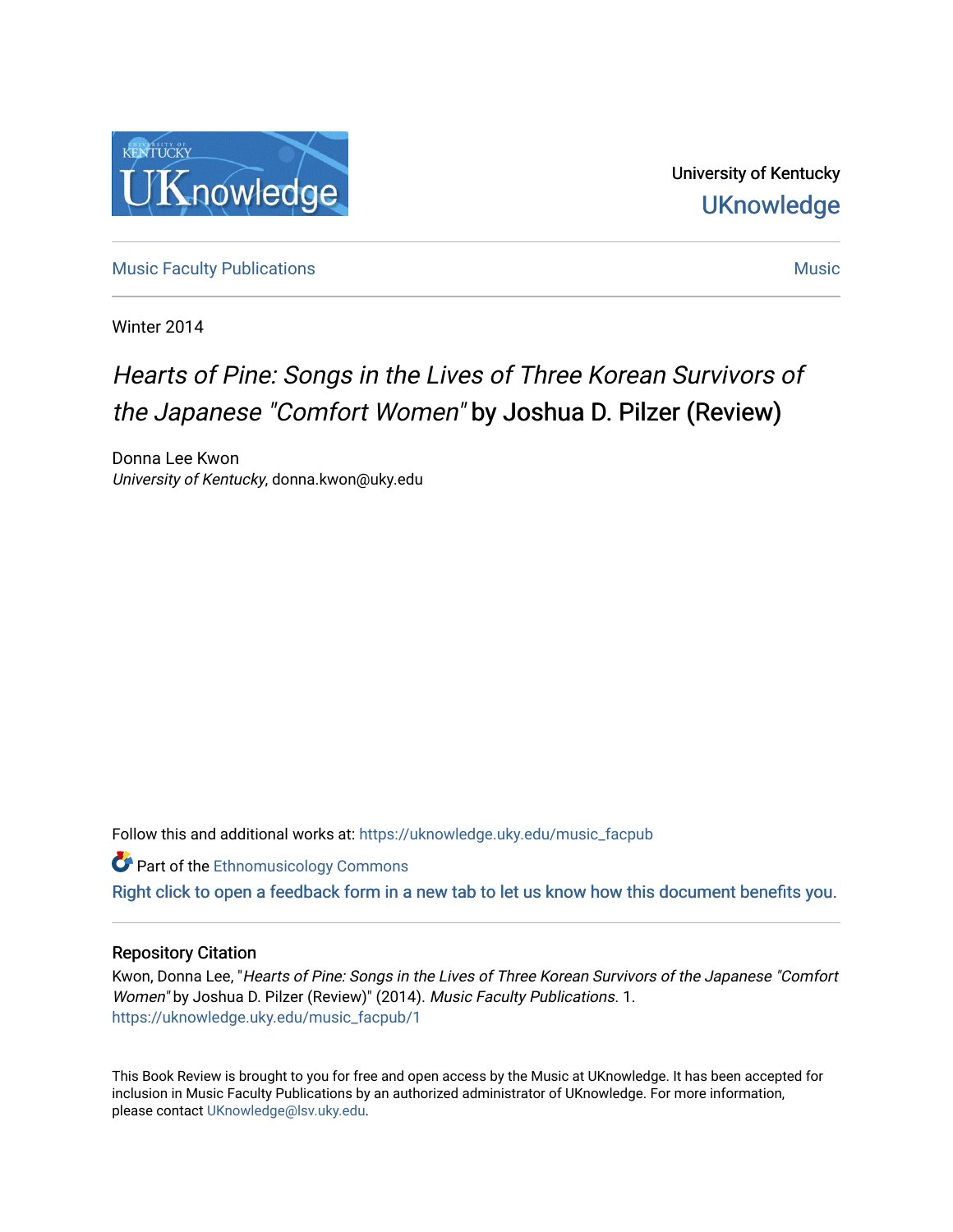## Hearts of Pine: Songs in the Lives of Three Korean Survivors of the Japanese "Comfort Women" by Joshua D. Pilzer (Review)

Digital Object Identifier (DOI) http://dx.doi.org/10.5406/ethnomusicology.58.1.0159

#### Notes/Citation Information

Published in Ethnomusicology, v. 58, no. 1, p. 159-163.

Copyright 2014 by the Board of Trustees of the University of Illinois

The copyright holders have granted the permission for posting the article here.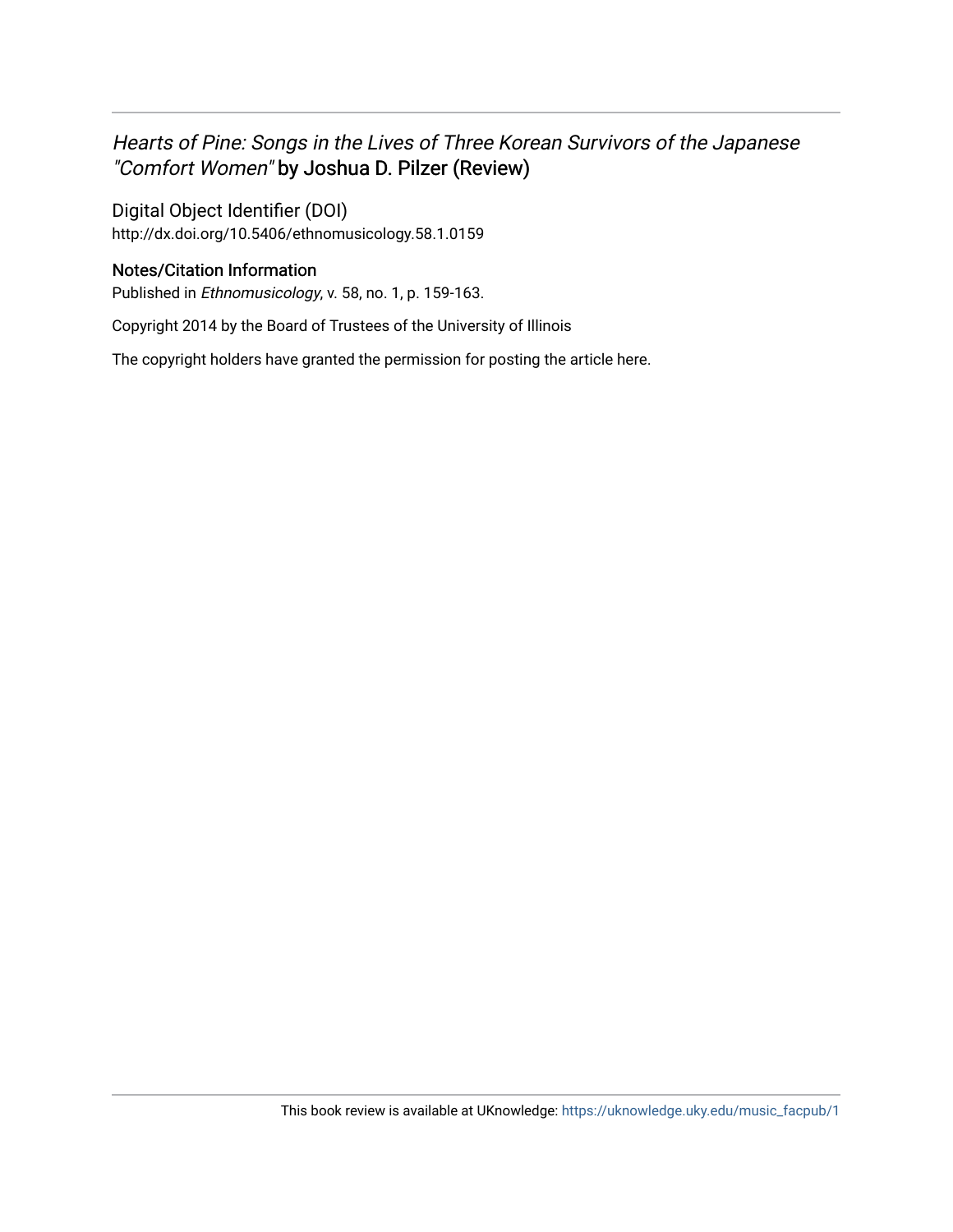Asia (Levin 1999; Harris and Dawut 2002), it attends to the use of sound as a conduit to the spirit world (cf. Rancier 2009 and Adams 2013 on the use of the Kazakh *qobyz* for inducing trance in healing), and it resonates with the recently renewed interest in Inner Asian shamanism (Balzer 1995; Vitebsky 2001; Reid 2003; Levin 2006; Pedersen 2011). Koen's multidimensional approach to music, prayer, and healing represents an important step in the emerging methodologies of medical ethnomusicology, and will hopefully encourage others to undertake similarly varied analyses of this complicated phenomenon, so widespread and deeply rooted in Central and Inner Asia.

Margarethe Adams Stony Brook University

### **References**

Adams, Margarethe. 2013. "The Fiddle's Voice: Timbre and Collaborative Ethnography in Central and Inner Asia." In "Collaborative Ethnographies of Music and Sound," ed. Amber R. Clifford Napoleone, special section, *Collaborative Anthropologies* 6 (forthcoming).

Balzer, Marjorie Mandelstam, ed. 1995. *Culture Incarnate: Native Anthropology from Russia*. Armonk, New York: M.E. Sharpe.

- Harris, Rachel and Dawut, R. 2002. "Mazar Festivals of the Uyghurs: Music, Islam and the Chinese State." *British Journal of Ethnomusicology* 11(1):101–18.
- Levin, Theodore. 1999. *The Hundred Thousand Fools of God: Musical Travels in Central Asia (and Queens, New York)*. Bloomington: Indiana University Press.
- Levin, Theodore with Valentina Süzükei. 2006. *Where Rivers and Mountains Sing: Sound, Music, and Nomadism in Tuva and Beyond*. Bloomington: Indiana University Press.
- Pedersen, Morten Axel. 2011. *Not Quite Shamans: Spirit Worlds and Political Lives in Northern Mongolia*. Ithaca: Cornell University Press.
- Rancier, Megan. 2009. "The *Kazakh Qyl-qobyz*: Biography of an Instrument, Story of a Nation." Ph.D. dissertation, University of California at Los Angeles.

Reid, Anna. 2003. *The Shaman's Coat: A Native History of Siberia.* New York: Walker & Company. Vitebsky, Piers. 2001. *Shamanism.* Norman: University of Oklahoma Press.

**Hearts of Pine: Songs in the Lives of Three Korean Survivors of the Japanese "Comfort Women."** Joshua D. Pilzer. 2012. New York: Oxford University Press. xix, 191 pp., black and white photographs, illustrations, appendix, bibliography, discography, index, companion website (pronunciation guide, songs, and color illustrations). Cloth, \$99.00; Kindle, \$10.50; paper, \$25.00.

 While research and activism associated with the "comfort women" have prompted more awareness of the Japanese system of military sexual slavery that took place during the Asia-Pacific War (1931–45), this does not erase the fact that most Korean survivors of this system had to endure four decades of silence with little public acknowledgment or support. In *Hearts of Pine: Songs in the Lives of Three Korean Survivors of the Japanese "Comfort Women,"* Joshua D.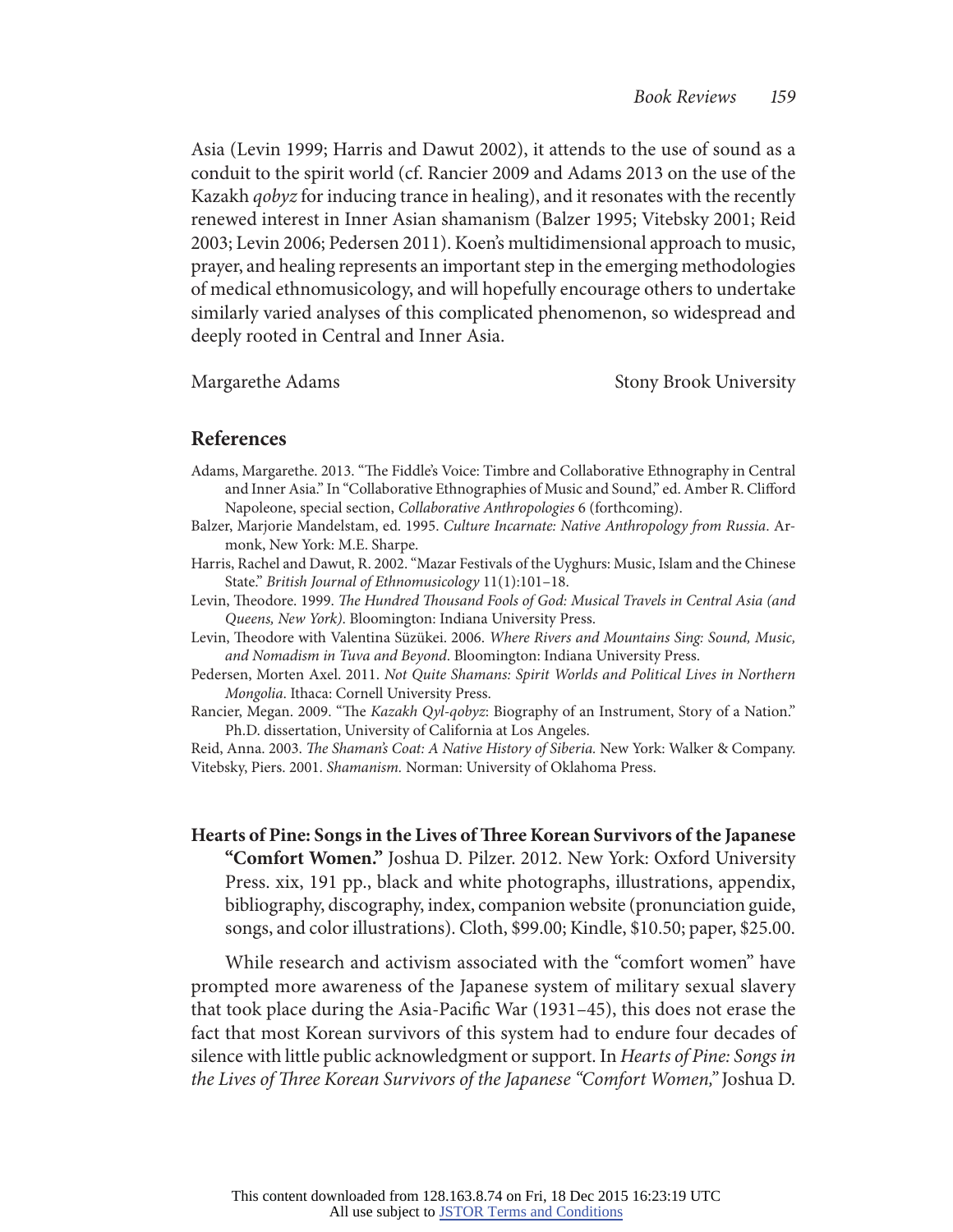Pilzer responds to this legacy of silence by simply asking us to listen. Through a rich combination of ethnography, intimate field recordings (on a companion website), and photos/illustrations, Pilzer enables us to experience the voices, stories, artwork, and songs of several survivors of the "comfort women" system. As the title and chapter organization suggest, Pilzer hones in specifically on the experiences of three women who each in their own way love to sing: Pak Duri, Mun Pilgi, and Bae Chunhui.

 Critical of the ways in which South Korean ideology and iconography have tended to frame the "comfort women" as either young innocent victims or surviving grandmothers, Pilzer addresses this temporal gap by highlighting their individual stories of survival following the trauma of military sexual slavery and beyond. In this way, Pilzer's project is in line with recent trends in research that, in Timothy Rice's words, focus on "ethnomusicology in times of trouble" (Rice 2013). Indeed, for scholars interested in the role of music and trauma, Pilzer's study is a significant contribution. Importantly, given that the primary locus of trauma is now four decades removed, Pilzer focuses on the long process of recovery and does not dwell on the immediacy of music's role in trauma. As such, *Hearts of Pine* distinguishes itself from the work and interests of most Korean music specialists, who still tend to focus on genres, new musical practices, cultural policies, and important musical figures or groups. While Pilzer demonstrates an intimate knowledge, probing analysis, and playful mastery of many of the Korean song styles performed by these women—namely Korean *minyo* (folksong) and *teuroteu* (a nostalgic popular song form derived from a similar Japanese genre called *enka*)—this is not a book that I would recommend to specifically learn more about these genres. Furthermore, given the transnational experiences of these women, a good portion of the songs mentioned in this book and included as audio samples on the companion website are not Korean at all but Japanese, Chinese, and even Russian in origin.

 As a book that is less about genre and more about the process of shaping subjectivity through song in the wake of trauma, Pilzer offers many carefully considered methods and approaches to ethnography, analysis, and theoretical interpretation. Most striking is his decision to place the women in the foreground by not only organizing the book around them, but also by paring away lengthy sections of musical analysis or discussions of critical theory. According to the author, the intention was to make the book "more readable for people who are not music specialists, social scientists, or area specialists of Korea or East Asia" (xii). While the author is certainly engaged with a range of theoretical issues, including music in everyday life, practice theory, gender and subjectivity formation, cultural intimacy, public secrecy, and trauma studies, Pilzer prefers to let the women lead as opposed to theoretical paradigms. This is an admirable and bold choice given the academy's expectation that ethnomusicologists engage directly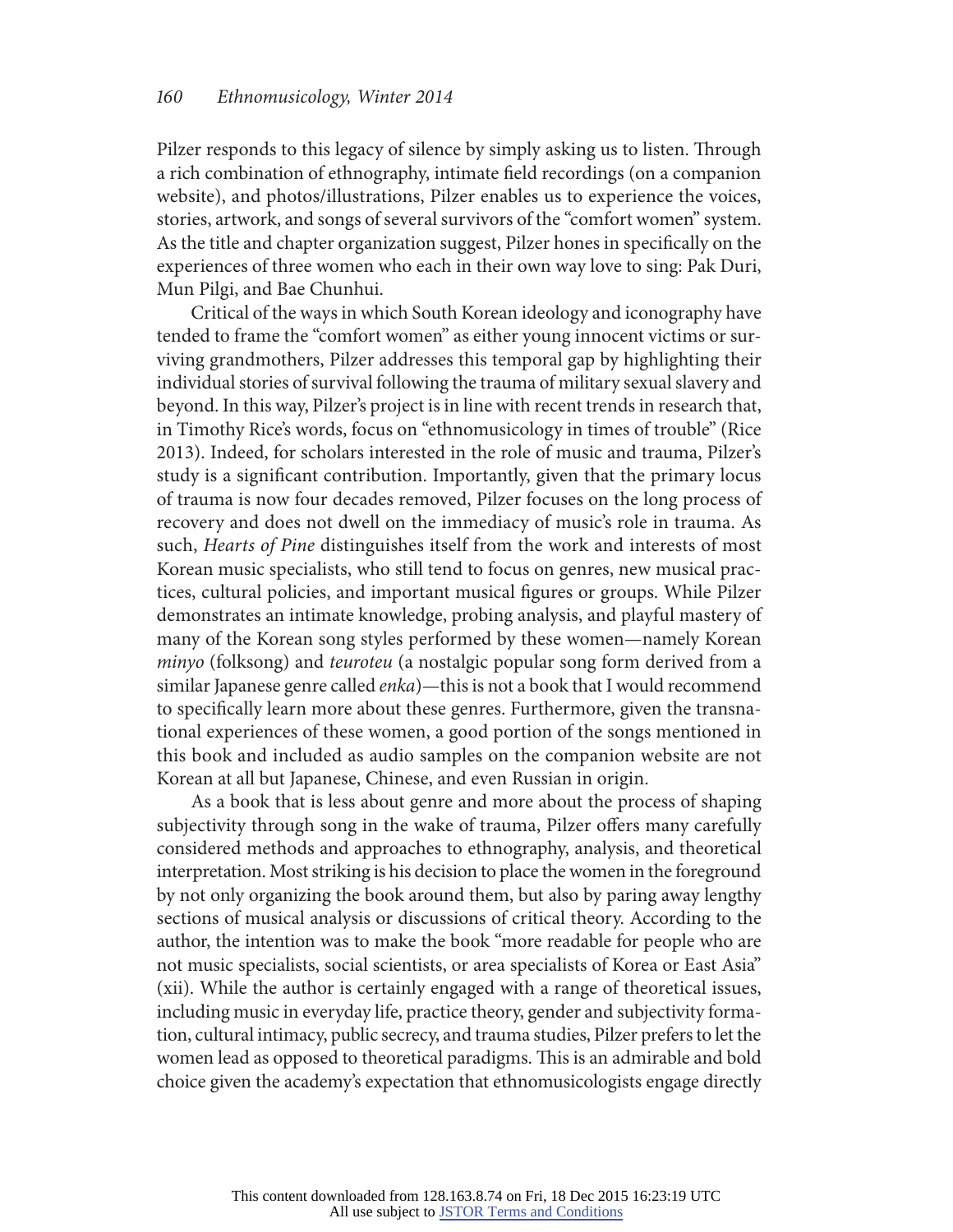with interdisciplinary theory; given the theoretical inclinations of the author in previous work (Pilzer 2003), it also must have demanded significant restraint.

 The resulting semi-biographical narrative barely exceeds 200 pages including all front and back matter. The three central chapters are appropriately titled by the name of the woman each addresses, beginning with Pak Duri, followed by Mun Pilgi, and ending with Bae Chunhui. The front matter includes a refreshingly candid and sensitive preface. The introductory chapter effectively brings us into the world of the three women by offering colorful anecdotes with accompanying audio samples so that we can hear their actual voices in context. It also provides necessary historical background on the "comfort women," offers a good critical discussion on listening, and considers what it means for these women to speak and sing about their experiences. The following chapter is titled "Beginnings" and chronicles Pilzer's journey in discovering the importance of song in the lives of "comfort women" survivors. This then leads him to become better acquainted with these women, first at a regularly held political demonstration in support of the "comfort women" in front of Seoul's Japanese embassy by the Korean Council for Women Drafted for Military Sexual Slavery by Japan, and later at the House of Sharing, where several of the survivors whom he interviewed live.

 As self-reflexive ethnographic narratives go, Pilzer admits to some trepidation in terms of how his outsider subject position might impact the way he is received by the elderly female survivor community. In his portrayal of his initially negative encounter with Pak Duri in the following chapter, Pilzer does succumb to the ethnographic narrative convention of depicting himself as someone who is initially harshly rebuffed and then eventually embraced after undergoing a series of trials. Even so, I do not think that this is a gratuitous move on Pilzer's part; rather, he uses it to frame how self-protective some members of the survivor community can be, especially as they face a constant stream of visitors, many of whom they may never see again. In this way, we are introduced to the spitfire personality of Pak Duri. In Pilzer's contextual and interpretive analysis of her singing, he examines several of Pak's renditions of the "Ballad of the Traveling Entertainer" ("Changbu Taryeong"), which is a popular, well-known folksong that she has adapted as "the song [she] sing[s] every day" (41). In a very skillful and detailed comparative analysis, Pilzer demonstrates how Pak has changed and crafted the song to entertain others and sometimes express her brazen sexuality, which he interprets as a critical mode of recovery from sexual violence. In his exploration of its multiple variants, he turns somewhat unconventionally to several documentaries that include their own versions of Pak Duri singing this song. Even as he is somewhat dependent on earlier documentation of Pak (given her advanced age and state of hearing loss during Pilzer's fieldwork), he is also critical of the ways in which some of the documentaries frame and try to contain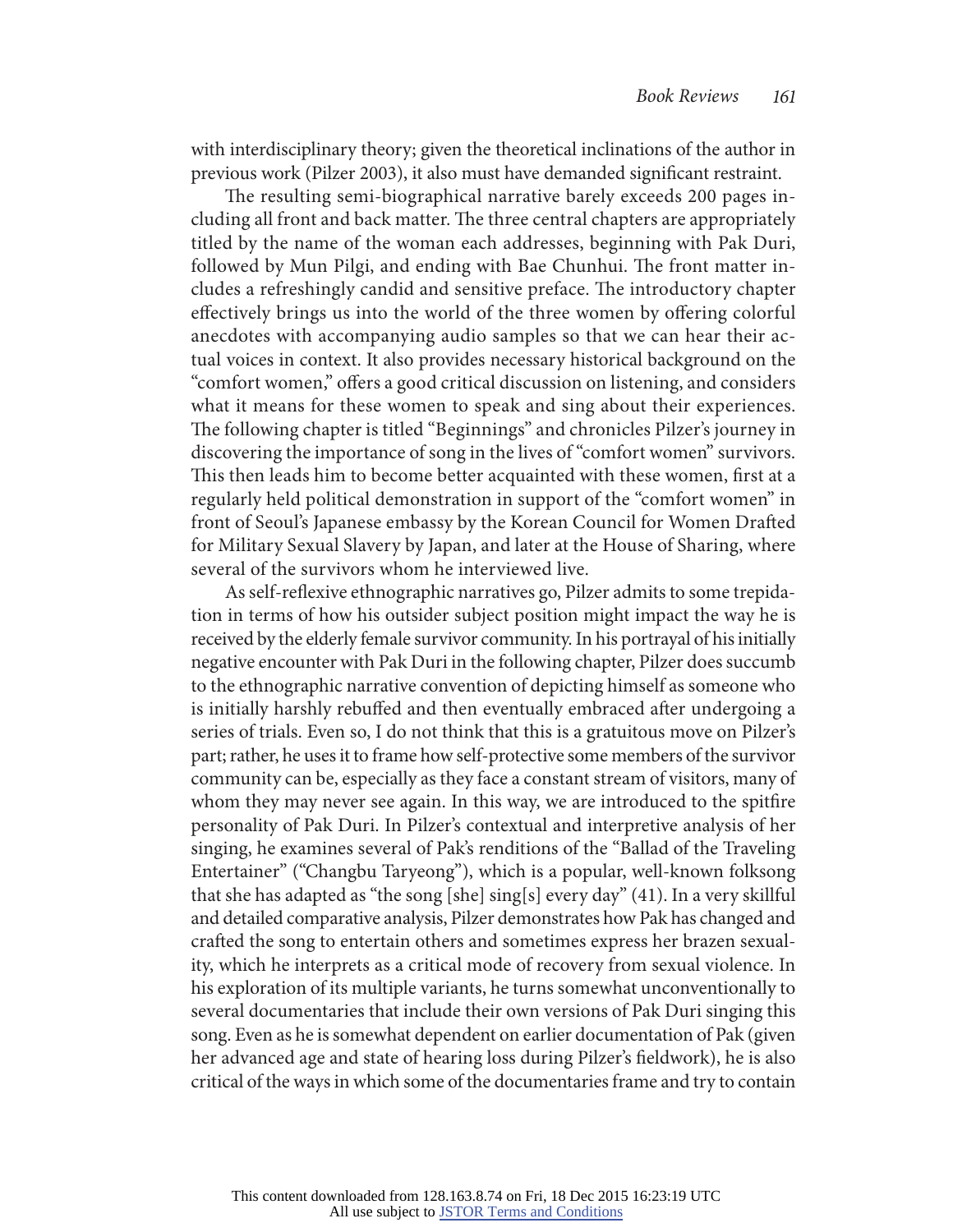her sexuality and strong personality. Most intriguing about Pilzer's analysis here is the way he explores the terrain between speech, song, and daily life. In one example, he looks at how the expressive conventions of song bleed into Pak's speech. Perhaps most movingly, he also discovers rare, intimate moments when song seems to be the only mode capable of disciplining Pak's pent-up emotions of despair, suffering, and regret.

 While Pak Duri's mode of singing is modeled more on folksongs from Korea's central region, the next chapter reveals that Mun Pilgi's repertoire consists mainly of popular songs, namely from the Japanese-influenced teuroteu genre. While there are some similarities in how Pak Duri and Mun Pilgi adapt lyrics and songs to suit their own needs, the ways in which the songs figure into their respective processes of subjectivity formation diverge remarkably. Many of the dynamics underlying this process are not readily apparent at the surface level and really only emerge through Pilzer's close, comparative analysis. I am reluctant to say more for fear of giving too much away, but suffice it to say that Mun's highly empathetic voice and pure-hearted mode of self-recovery really shine through here.

 In the following chapter, Pilzer portrays Bae Chunhui as an enigma who often deliberately distances herself from the other survivors at the House of Sharing. In contrast to Pak and Mun, Bae distinguishes herself as a cosmopolitan, multi-lingual performer who has mastered folk and popular songs from multiple countries, including Japan, Korea, China, Russia, France, and the United States. Interestingly, Bae presents a unique challenge for Pilzer; while many recommended her because of her skill and breadth as a singer, she is also much less transparent about her emotional motivations for choosing particular songs and performs with little personalization or deviation from canonical or recorded versions. Pilzer even acknowledges that we may never understand "the relationship between Bae Chunhui's world of song and her traumatic experiences" (138). Instead, he takes a broader view and interprets the scope of her cosmopolitan repertoire, grounds it against the backdrop of contemporary ethnography as well as previously neglected details of her biography, and examines how she skillfully selects songs to suit specific circumstances or social configurations of guests. Pilzer also creatively suggests that Bae cultivates the "magical real," transforming herself and the everyday, "not by repressing history and memory but by extracting art from them" (129). While the chapter ends somewhat abruptly, it is clear that Pilzer concludes his extended investigations with Bae Chunhui because her cosmopolitan presence and sung subjectivity most vividly destabilize the South Korean "comfort women" discourse that he feels is too confining.

 In a brief epilogue, Pilzer provides some tantalizing details of time spent with another extraordinary member of the House of Sharing, Pak Ongnyeon. In sharing her favorite verse about a dead tree coming back to life, Pilzer reflects